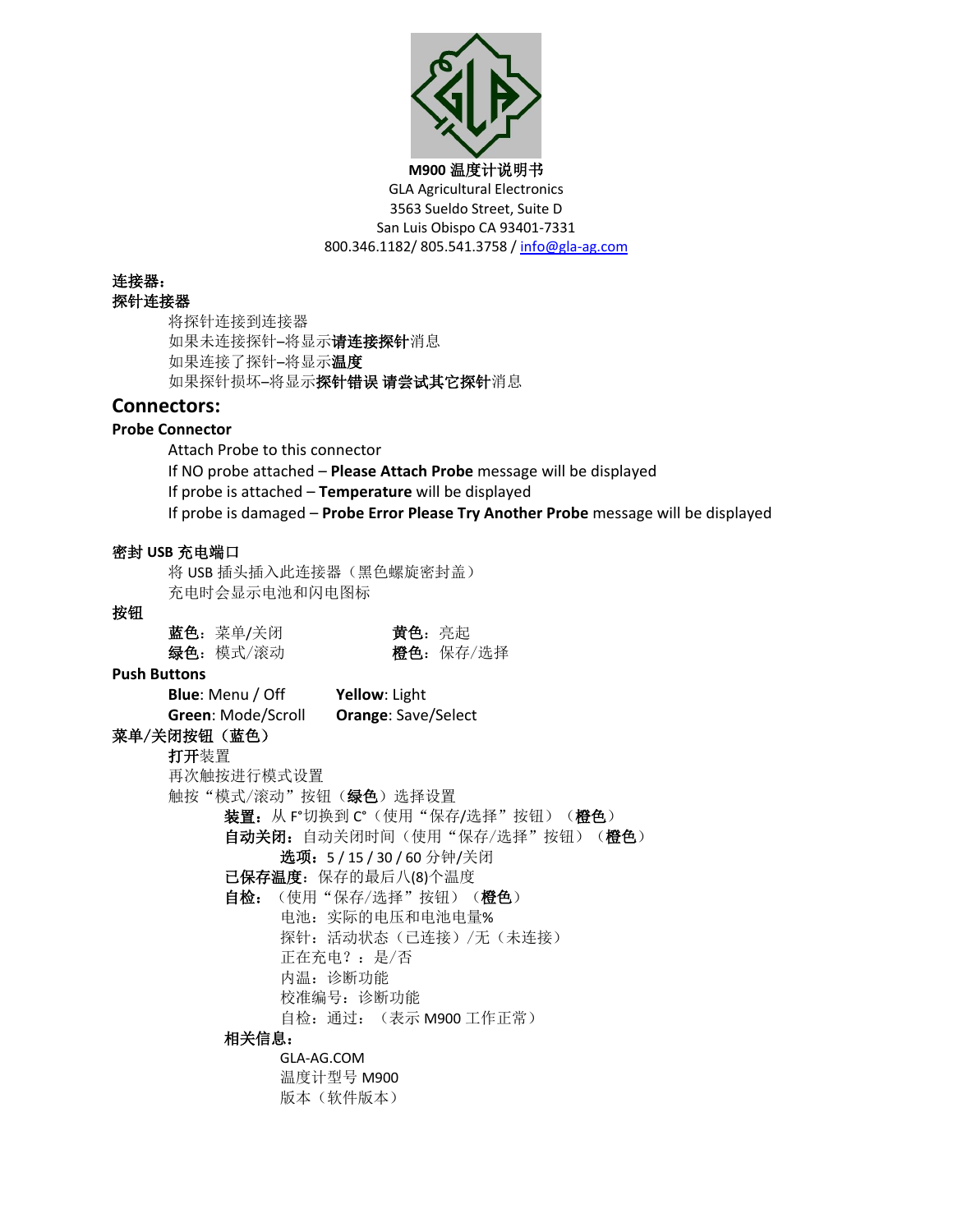关闭装置–按下四(4)秒

### **Menu / Off Button (Blue)**

Turns unit **ON**

Touch again for settings mode

Touch Mode/Scroll Button (**Green**) to select settings

**UNITS:** Switch from F° to C° (use Save/Select Button) (**Orange**)

**AUTO OFF:** Auto Shut Off Time (use Save/Select button) (**Orange**) **Options:** 5 / 15 / 30 / 60 Minutes / Off

**SAVED TEMPS**: Last eight (8) temperatures saved

# **SELF TEST:** (use Save/Select Button) (**Orange**)

Batt: Actual Voltage and battery strength % Probe: ACTIVE (attached) / NONE (not attached) Charging? : YES / NO Inside Temperature: Diagnostic Feature Cal Number: Diagnostic Feature Self-Test: Passed: (Indicates M900 Working Properly)

# **ABOUT:**

GLA-AG.COM THERMOMETER MODEL M900 VERSION (software version) Turns unit **OFF** – Depress and Hold for four (4) seconds

模式/滚动按钮(绿色)

打开装置

在菜单使用之间切换屏幕(向下滚动) 在"连续"温度(连续)/"峰值"温度(峰值)之间切换

# **Mode/ Scroll Button (Green)**

Turns unit **ON** Switches Screens during Menu Use (scrolls down) Switches between "**Cont**" Temp (Continuous) / "**Peak**" Temp (Peak)

# **Light Button (Yellow)**

Turns unit **ON** Turns **On** Back Light Turns **Off** Back Light

# **Save/Select Button (Orange)**

Turns unit **ON** Saves temperature into **SAVED TEMPS!** In **MENU** Mode will select the action chosen

### **Temperature mode:**

**Cont** – ambient or continuous temperature **Peak** – the highest average temperature recorded

# 亮起按钮(黄色)

打开装置 打开背光 关闭背光

# 保存/选择按钮(橙色)

打开装置 将温度保存到已保存温度中! 在菜单模式下将选择选定的操作